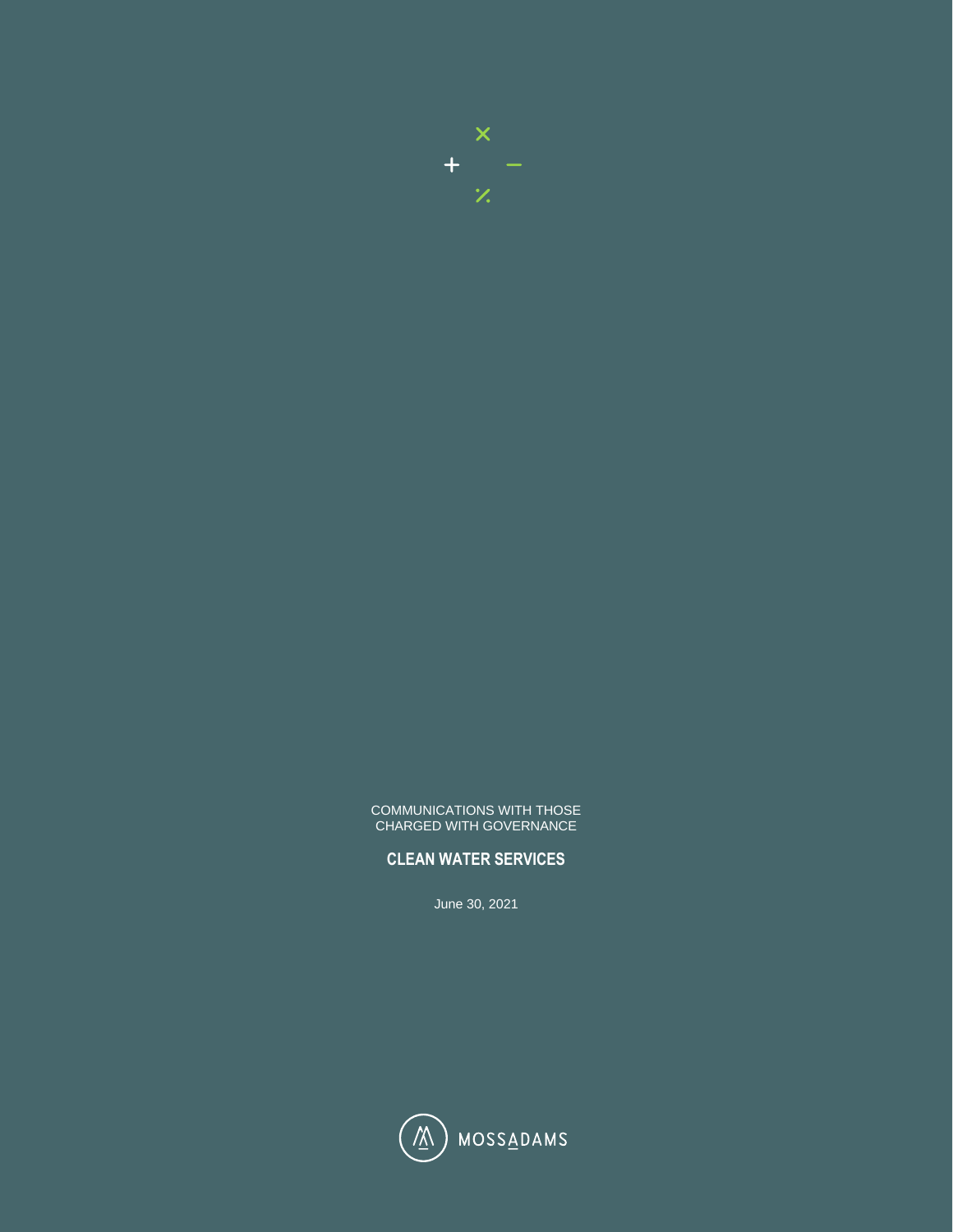

# **Communications with Those Charged with Governance**

To the Board of Directors Clean Water Services (A component unit of Washington County, Oregon)

We have audited the financial statements of Clean Water Services (the "District") as of and for the year ended June 30, 2021 and have issued our report thereon dated December 1, 2021. Professional standards require that we provide you with the following information related to our audit.

## **Our Responsibility Under Auditing Standards Generally Accepted in the United States of America**

As stated in our engagement letter dated June 23, 2021, our responsibility, as described by professional standards, is to form and express an opinion about whether the financial statements prepared by management with your oversight are fairly presented, in all material respects, in conformity with accounting principles generally accepted in the United States of America. Our audit of the financial statements does not relieve you or management of your responsibilities.

Our responsibility is to plan and perform the audit in accordance with auditing standards generally accepted in the United States of America and the standards applicable to financial audits contained in *Government Auditing Standards,* issued by the Comptroller General of the United States and to design the audit to obtain reasonable, rather than absolute, assurance about whether the financial statements are free from material misstatement. An audit of financial statements includes consideration of internal control over financial reporting as a basis for designing audit procedures that are appropriate in the circumstances, but not for the purpose of expressing an opinion on the effectiveness of the District's internal control over financial reporting. Accordingly, we considered the District's internal control solely for the purposes of determining our audit procedures and not to provide assurance concerning such internal control.

We are also responsible for communicating significant matters related to the financial statement audit that, in our professional judgment, are relevant to your responsibilities in overseeing the financial reporting process. However, we are not required to design procedures for the purpose of identifying other matters to communicate to you.

#### **Other Information in Documents Containing Audited Financial Statements**

Our responsibility for other information in the financial statements does not extend beyond the financial information identified in our report. We do not have an obligation to perform any procedures to corroborate other information contained in these documents. However, we have read the information and nothing came to our attention that caused us to believe that such information or its manner of presentation is materially inconsistent with the information or manner of its presentation appearing in the financial statements.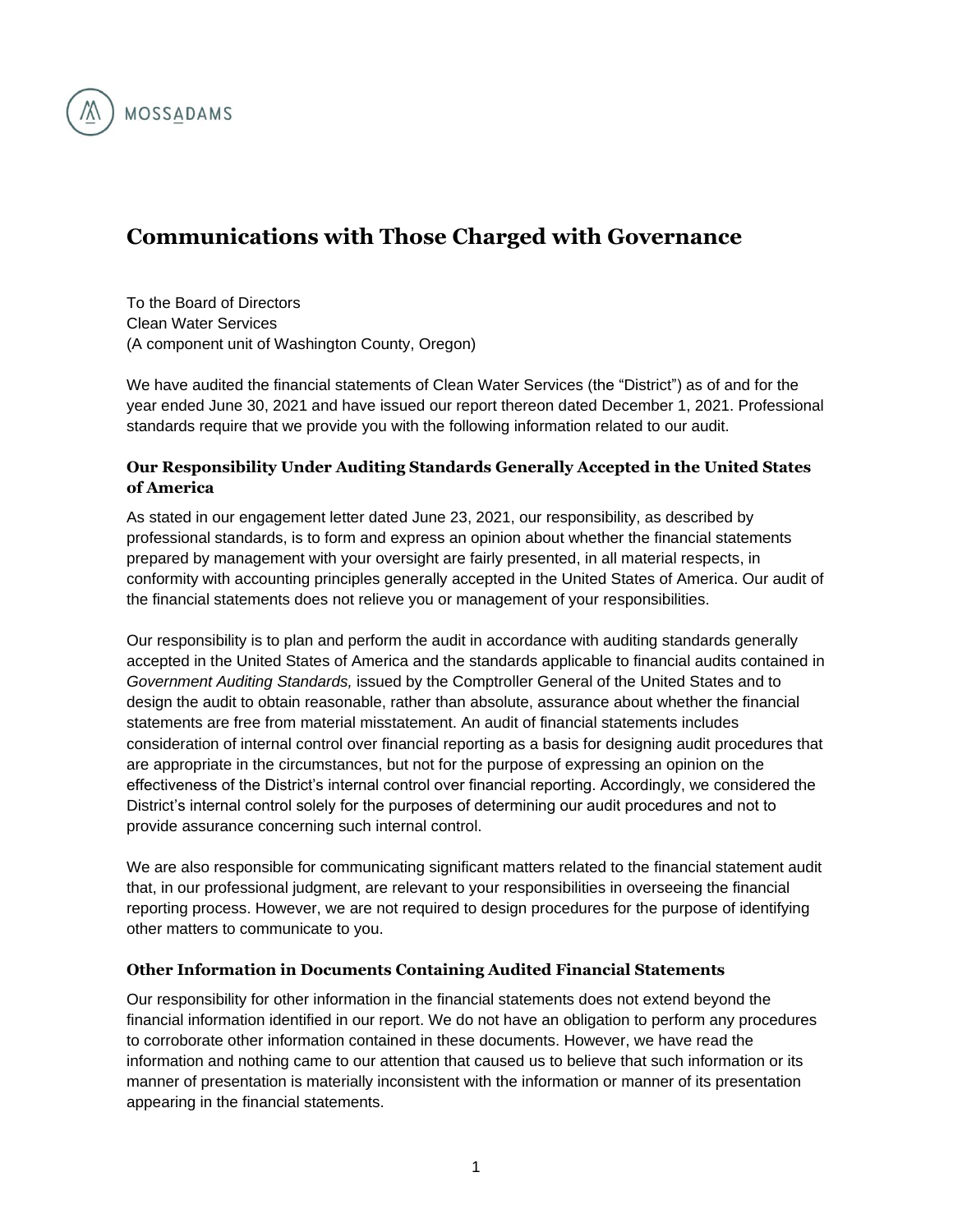## **Planned Scope and Timing of the Audit**

We performed the audit according to the planned scope and timing previously communicated to you in the engagement letter dated June 23, 2021.

#### **Significant Audit Findings and Issues**

#### *Qualitative Aspects of Accounting Practices*

Management is responsible for the selection and use of appropriate accounting policies. The significant accounting policies used by the District are described in Note 1 to the financial statements. New GASB pronouncements adopted included GASB Statement No. 90, *Majority Equity Interests, an amendment of GASB Statements No. 14 and No. 61* and GASB Statement No. 84. *Fiduciary Activities*, and GASB Statement No. 97, *Certain Component Unit Criteria, and Accounting and Financial Reporting for Internal Revenue Code Section 457 Deferred Compensation Plans – an amendment of GASB Statements No. 14 and No. 84*, *and a supersession of GASB Statement No. 32.* We noted no majority equity interest that meet the criteria entered into by the District during the year for which that would change the basis of reporting. There are no significant transactions that have been recognized in the financial statements in a different period than when the transaction occurred.

#### *Significant Accounting Estimates*

Accounting estimates are an integral part of the financial statements prepared by management and are based on management's knowledge and experience about past and current events and assumptions about future events. Certain accounting estimates are particularly sensitive because of their significance to the financial statements and because of the possibility that future events affecting them may differ significantly from those expected. The most sensitive estimates affecting the financial statements were:

Management's estimate of the accumulated depreciation is based on historical cost or estimated historical cost if purchased or constructed. Donated capital assets are recorded at estimated acquisition value at the date of donation. We evaluated the key factors and assumptions used to develop the estimated accumulated depreciation, determining that it is reasonable in relation to the financial statements as a whole.

Management's estimate of the Pension and Other Post-Employment Benefits (OPEB) are based on an actuarial valuation, which has been compiled with management input. We have evaluated the key factors and assumptions used to develop the annual expense in determining that it is reasonable in relation to the financial statements taken as a whole.

#### *Financial Statement Disclosures*

The disclosures in the financial statements are consistent, clear and understandable. Certain financial statement disclosures are particularly sensitive because of their significance to financial statement users. The most sensitive disclosures affecting the financial statements were:

Disclosure of the reporting entity and summary of significant accounting policies in Note 1 to the financial statements. This disclosure reports the operations under the governance of the elected Board of Directors, as well as the more significant policies used by the District in the preparation of the financial statements.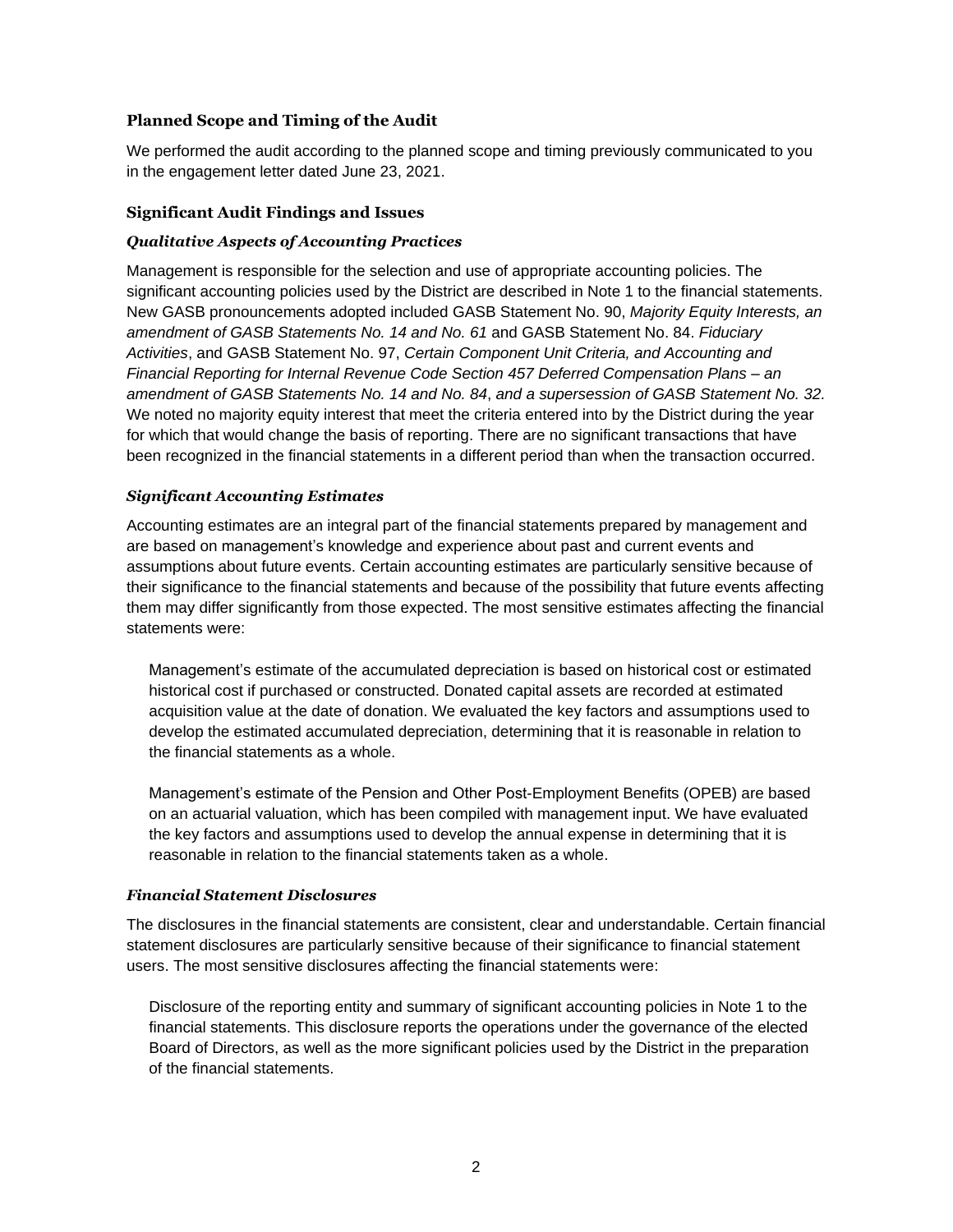The disclosure of the District's bonds payable in Note 7 to the financial statements. This disclosure provides the details of the amounts and types of debt outstanding at year-end along with the repayment terms, significant covenants, and future maturities of principal and interest.

The disclosure of pension benefits in Note 9 to the financial statements. These required disclosures include details on the pension benefits the District provides its employees. The recorded liabilities for benefits included in the financial statements are an estimate based on assumptions regarding future personnel costs, discount rates that attempt to match anticipated returns on the District's cash and investments, and many other actuarial assumptions.

The disclosure of other post-employment benefits (OPEB) in Note 10 to the financial statements. This disclosure required by GASB Statement 75 includes details on the post-retirement health care benefits the District provides its employees. The recorded liability for benefits included in the financial statements is an estimate based on assumptions regarding future healthcare trend rates, discount rates that attempt to match anticipated returns on the District's cash and investments, and many other actuarial assumptions.

#### *Significant Difficulties Encountered in Performing the Audit*

We encountered no significant difficulties in dealing with management in performing and completing our audit.

#### *Corrected and Uncorrected Misstatements*

Professional standards require us to accumulate all factual and judgmental misstatements identified during the audit, other than those that are trivial, and communicate them to the appropriate level of management. There were no corrected or uncorrected misstatements noted during the audit.

#### *Disagreements with Management*

For purposes of this letter, professional standards define a disagreement with management as a financial accounting, reporting, or auditing matter, whether or not resolved to our satisfaction, that could be significant to the financial statements or the auditor's report. We are pleased to report that no such disagreements arose during the course of our audit.

#### *Management Representations*

We have requested certain representations from management that are included in the management representation letter dated December 23, 2021.

#### *Management Consultation with Other Independent Accountants*

In some cases, management may decide to consult with other accountants about auditing and accounting matters, similar to obtaining a "second opinion" on certain situations. If a consultation involves application of an accounting principle to the District's financial statements or a determination of the type of auditor's opinion that may be expressed on those statements, our professional standards require the consulting accountant to check with us to determine that the consultant has all the relevant facts. To our knowledge, there were no such consultations with other accountants.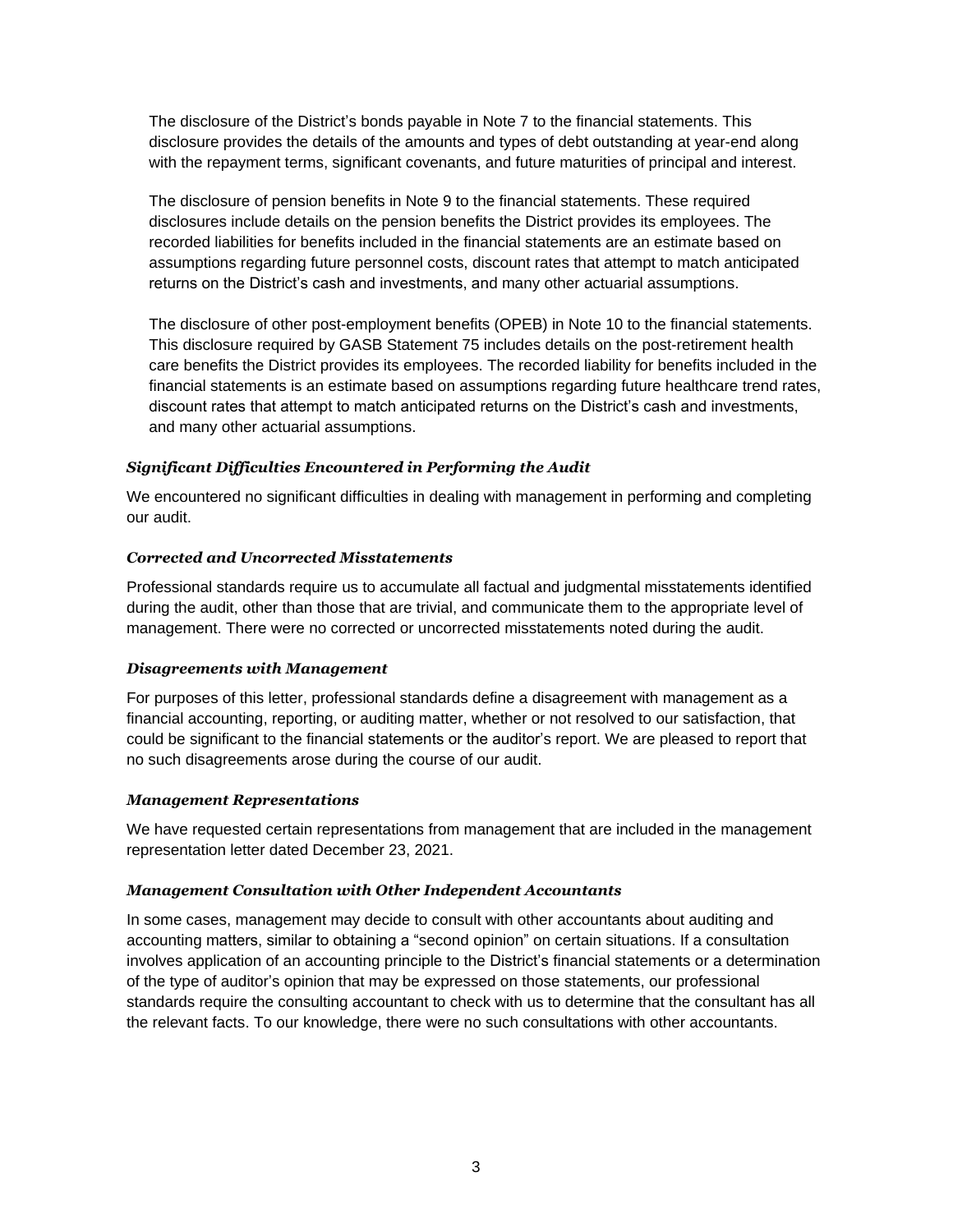#### *Other Significant Audit Findings or Issues*

We generally discuss a variety of matters, including the application of accounting principles and auditing standards, with management each year prior to retention as the District's auditors. However, these discussions occurred in the normal course of our professional relationship and our responses were not a condition to our retention.

This information is intended solely for the use of the Board of Directors and management of Clean Water Services and is not intended to be and should not be used by anyone other than these specified parties.

Moss Adams UP

Portland, Oregon December 23, 2021